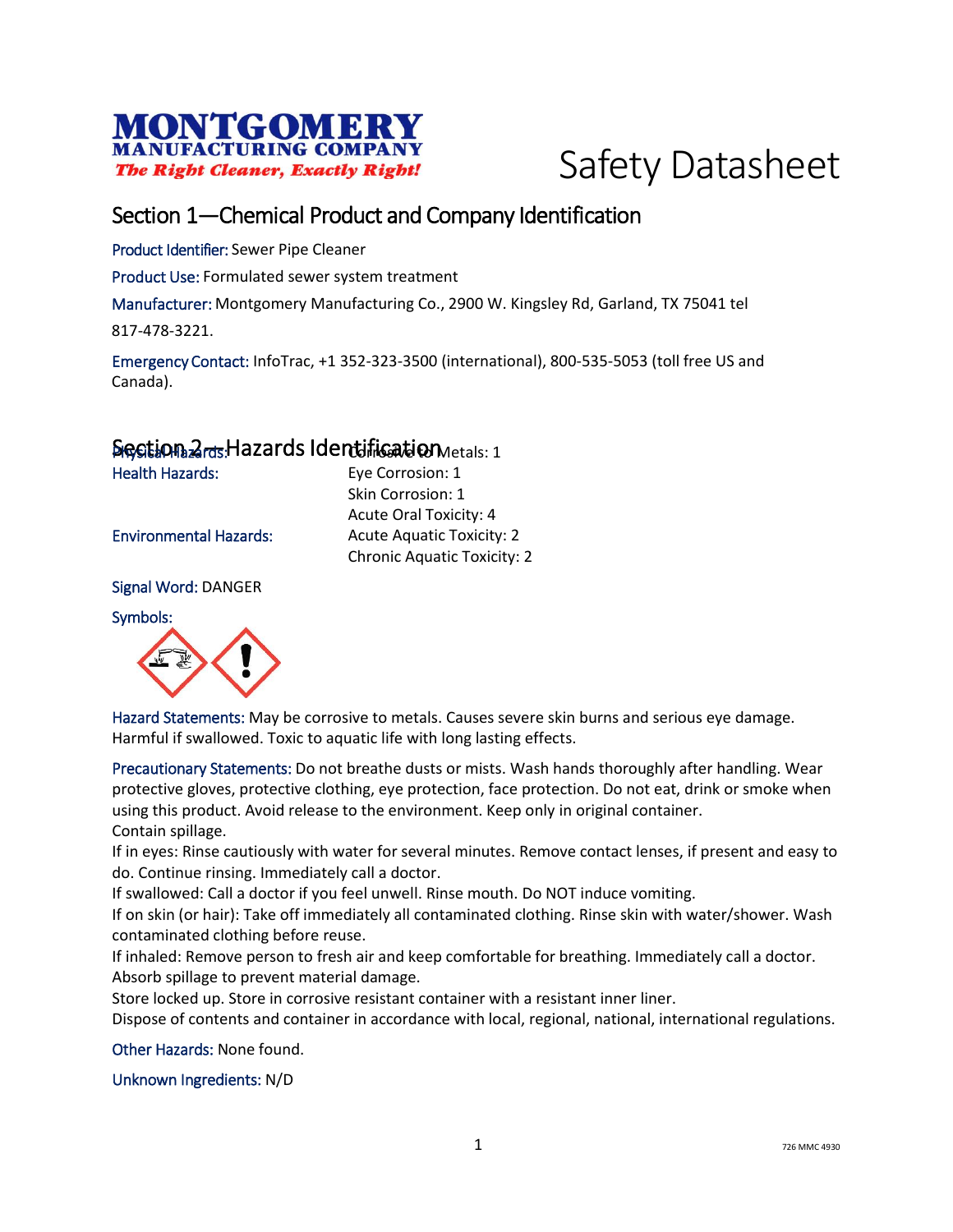## Section 3—Information on Ingredients

| <b>Ingredient Name</b> | Ingredient | <b>Ingredient CAS</b> |
|------------------------|------------|-----------------------|
|                        | Percentage | No                    |
| Sodium Hydroxide       | $30 - 60$  | 1310-73-2             |
| Aluminum Chips         | 10-30      | N/D                   |
| Sodium Nitrate         | $1 - 5$    | 7631-99-4             |
| Product as a Whole     | 100        | N/D                   |

### Section 4—First Aid Measures

Skin contact: If on skin or hair: Take off immediately all contaminated clothing. Rinse skin with water or shower. Wash contaminated clothing before reuse. Immediately call a doctor.

Eye contact: If in eyes: Rinse cautiously with water for several minutes. Remove contact lenses, if present and easy to do. Continue rinsing. If eye irritation persists: Get attention.

Ingestion: If swallowed: Rinse mouth. DO NOT induce vomiting. Immediately call a doctor.

Inhalation: If inhaled: Remove person to fresh air and keep comfortable for breathing. Immediately call a doctor.

Most important symptoms/effects, acute and delayed: N/D

Indication of immediate medical attention/special treatment: N/D

### Section 5—Fire-Fighting Measures

Suitable extinguishing media: Use media suitable to surrounding fire.

Specific hazard arising from chemicals: Oxides of carbon.

Special equipment and precautions: Normal protective clothing. Self contained breathing apparatus should be provided to firefighters in confined spaces.

## Section 6—Accidental Release Measures

Personal precaution, protective equipment, emergency procedures: Avoid contact with skin and eyes. Do not ingest. Do not inhale. Wear Personal Protective Equipment (refer to section 8).

Methods and material for containment and clean up: Avoid release to the environment. Contain spill. Absorb liquid with inert material. Sweep up and place in a container. Material may become slippery. Prevent further leakage or spillage if safe to do so. Avoid discharge into drains, water courses or onto the ground. Inform appropriate managerial or supervisory personnel of all environmental releases.

## Section 7—Handling and Storage

Precautions for safe handling: Wash thoroughly after handling, especially before eating, drinking, smoking or using restroom facilities. Wash goggles and gloves. Launder contaminated clothing. Do not swallow. Do not get in eyes. Do not inhale mists or vapors.

Cautions for safe storage: Store locked up. Store in corrosive resistant container with a resistant inner liner.

Incompatibilities: Water (except when used as directed); strong alkalies and oxidizing agents.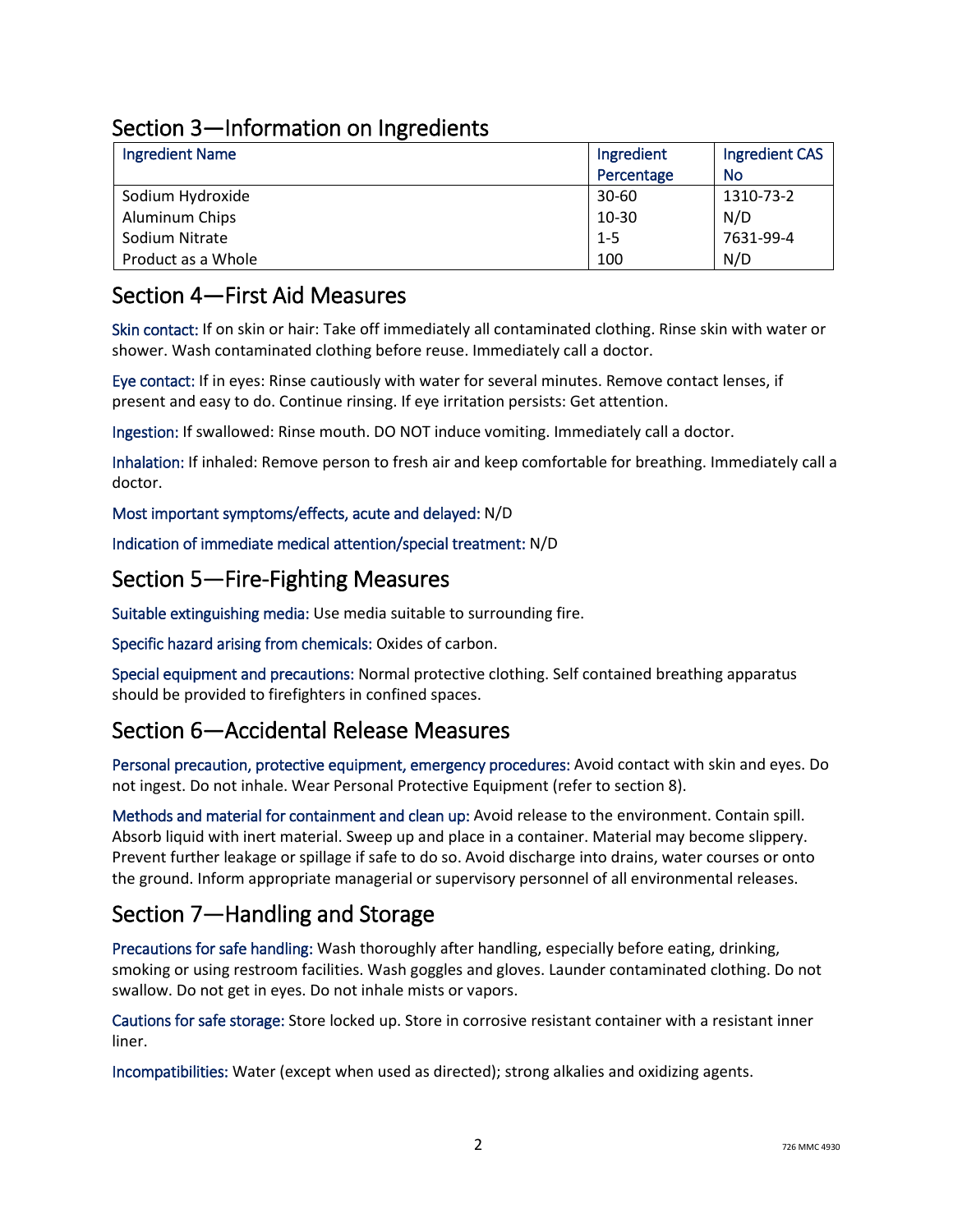# Section 8—Exposure controls/personal protection

Exposure Limits: Sodium Hydroxide: PEL (2 mg/m<sup>3</sup>) TWA-TVL (NA) STEL-TVL (2 mg/m<sup>3</sup>)

Specific Engineering: Use local exhaust ventilation if necessary.

Individual protective equipment and measures: Eyes: Chemical goggles; face shield if splashing is possible. Skin: Normal protective clothing; impervious gloves. Respiratory: If operator will be exposed to airborne dust or if irritation is experienced, NIOSH approved respirator.

## Section 9—Physical and Chemical Properties

| Physical State: Solid (powder)                    | Flammability (solid, gas): None. In a fire, sodium<br>nitrate may accelerate burning of other materials |
|---------------------------------------------------|---------------------------------------------------------------------------------------------------------|
| Color: Red                                        | Vapor Pressure (mmHg): N/D                                                                              |
| Odor: Characteristic odor                         | Vapor Density (air= 1): N/D                                                                             |
| Odor Threshold: N/D                               | <b>Relative Density: N/D</b>                                                                            |
| pH: 13                                            | Solubilities: In water: N/D                                                                             |
| Melting point/freezing Point: 318 °C              | <b>Partition Coefficient: N/D</b>                                                                       |
| Initial Boiling Point and Boiling Range: 1390 °C  | Auto-Ignition Temperature: N/D                                                                          |
| primary ingredient                                |                                                                                                         |
| Flash Point: N/D                                  | Decomposition Temperature: N/D                                                                          |
| Evaporation Rate: Estimated slower than ethyl     | Viscosity: N/D                                                                                          |
| ether.                                            |                                                                                                         |
| Upper/Lower Flammability or Explosive limits: N/D |                                                                                                         |

#### Section 10—Stability and Reactivity:

| <b>Chemical Stability: Stable</b>                   | <b>Condition to Avoid: Water</b>             |
|-----------------------------------------------------|----------------------------------------------|
| Reactivity: No specific reactivity test data        | Possibility of Hazardous Reaction: Hazardous |
| available for this mixture.                         | Polymerization: N/D                          |
| Incompatible Materials: Water (except when used     | <b>Hazardous Decomposition Products:</b>     |
| as directed); strong alkalies and oxidizing agents. | N/D                                          |

## Section 11—Toxicological information:

Information on the likely routes of exposure: Skin contact, eye contact, inhalation, ingestion.

| <b>Chemical Name</b> | Oral LD50   | <b>Dermal LD50</b> | <b>Inhalation LD50</b> |
|----------------------|-------------|--------------------|------------------------|
| Sodium Hydroxide     | 500 mg/kg   | N/D                | N/D                    |
| Aluminum Chips       | 1,999 mg/kg | N/D                | N/D                    |
| Sodium Nitrate       | 1,267 mg/kg | N/D                | N/D                    |
| Product as a Whole   | 574 mg/kg   | N/D                | N/D                    |

Important symptoms: Refer to Section 4—First Aid Measures.

Effects of Acute Exposure: Skin: possible burns. Eye: possible burns. Gastrointestinal tract: possible burns. Inhalation: possible burns.

#### Effects of Chronic Exposure: N/D

Carcinogenicity: IARC, ACGIH, NTP, OSHA: No component of this product present at levels greater than or equal to 0.1% is identified as probable, possible or confirmed human carcinogen by IARC, ACGIH, NTP, OSHA respectively.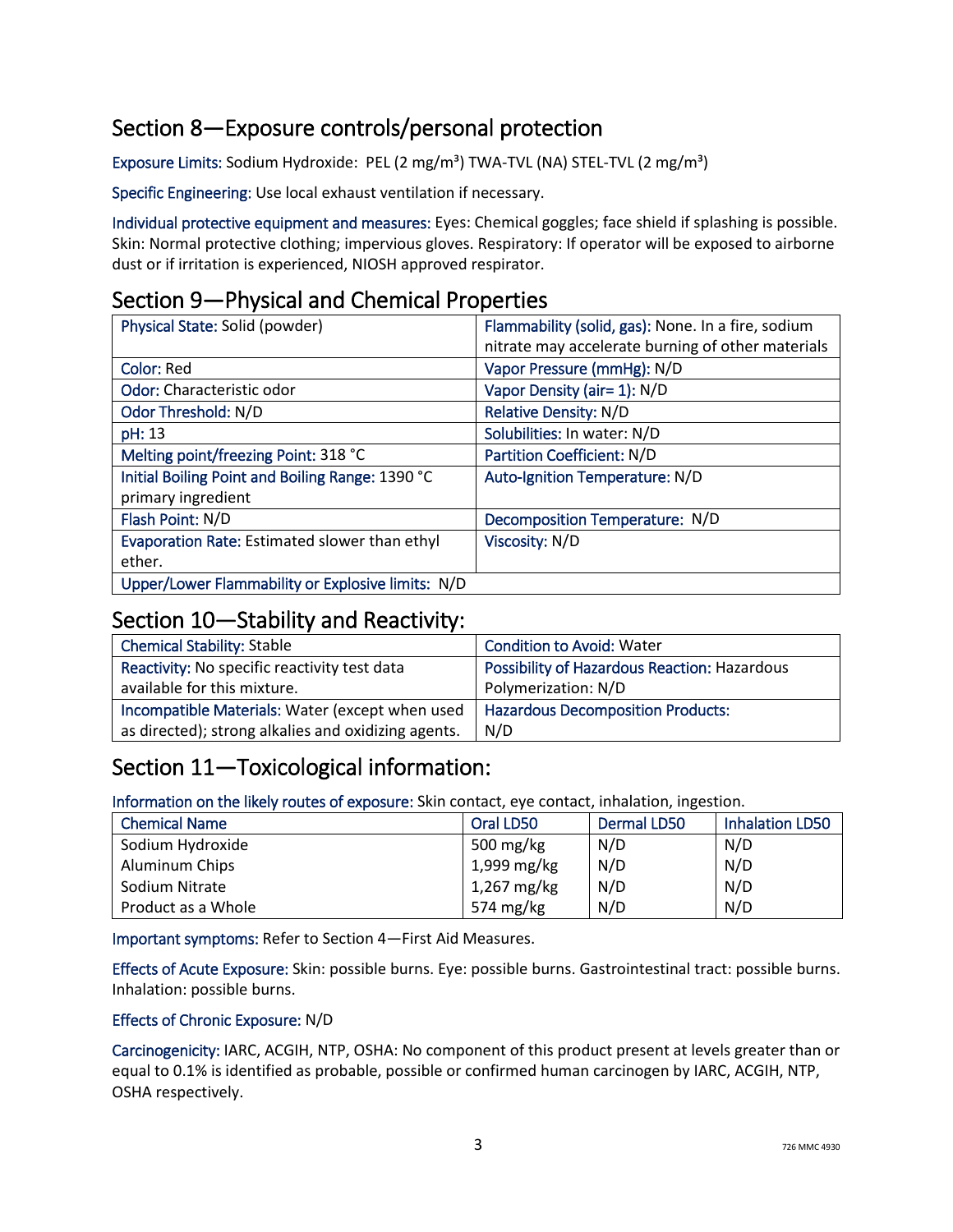Other Data: No data available.

## Section 12—Ecological Information:

Ecotoxicity: Toxic to aquatic life with long lasting effects.

Sodium Hydroxide: Toxicity to fish LC50 - Gambusia affinis (Mosquito fish) - 125 mg/l - 96 h. LC50 - Oncorhynchus mykiss (rainbow trout) - 45.4 mg/l - 96 h. Toxicity to daphnia and Immobilization EC50 - Daphnia (water flea) - 40.38 mg/l - 48 h

| Persistence and degradability: N/D | <b>Bioaccumulative Potential: N/D</b> |
|------------------------------------|---------------------------------------|
| Mobility in Soil: N/D              | Other Adverse Effects: N/D            |

### Section 13—Disposal Considerations

Waste Treatment Method: Avoid release to the environment. Do not dispose of near water system. Offer surplus and non-recyclable solutions to a licensed disposal company. Contact a licensed professional waste disposal service to dispose of this material. Dispose of contents and container in accordance with local, regional, national, international regulations.

### Section 14—Transport Information

| UN number: UN 1823                                                          | UN proper shipping name: Sodium hydroxide, |
|-----------------------------------------------------------------------------|--------------------------------------------|
|                                                                             | solid mixture                              |
| Transport hazard class(es): 8                                               | Packing group if applicable: II            |
| <b>Environmental hazards:</b>                                               | <b>Special precautions:</b>                |
| Transport in bulk (according to Annex II of MARPOL 73/78 and the IBC Code): |                                            |

## Section 15—Regulatory information

US DOT: meets the criteria for hazard communication. US OSHA: Meets the criteria for hazard communication.

## Section 16—Other Information

#### Key to Abbreviations:

no info not determined, no information found N/D not determined, no information found

Date SDS Prepared: July 1, 2015

Suggested NFPA rating: H=3, F=0, I=1, S=None.

Suggested HMIS rating: H=3, F=0, P=1, PPE=N/D. (NPCA recommends that PPE codes be determined by the employer, who is most familiar with the actual conditions under which chemicals are used at the work location.)

This information is prepared according to 29 CFR 1910.1200 and is based on typical working conditions, use of product according to label directions, and the works of others. It may not be accurate. Actual use conditions are beyond our control. Employers should make their own studies to determine the suitability of the information for their purposes. Users assume all risks of use, handling, and disposal of the product, or of publishing, use, or reliance upon, this information. We assume no liability for any claims, losses, or damages of any third party or for lost profits or any special, indirect, incidental, consequential or exemplary damages, howsoever arising, even if we have been advised of the possibility